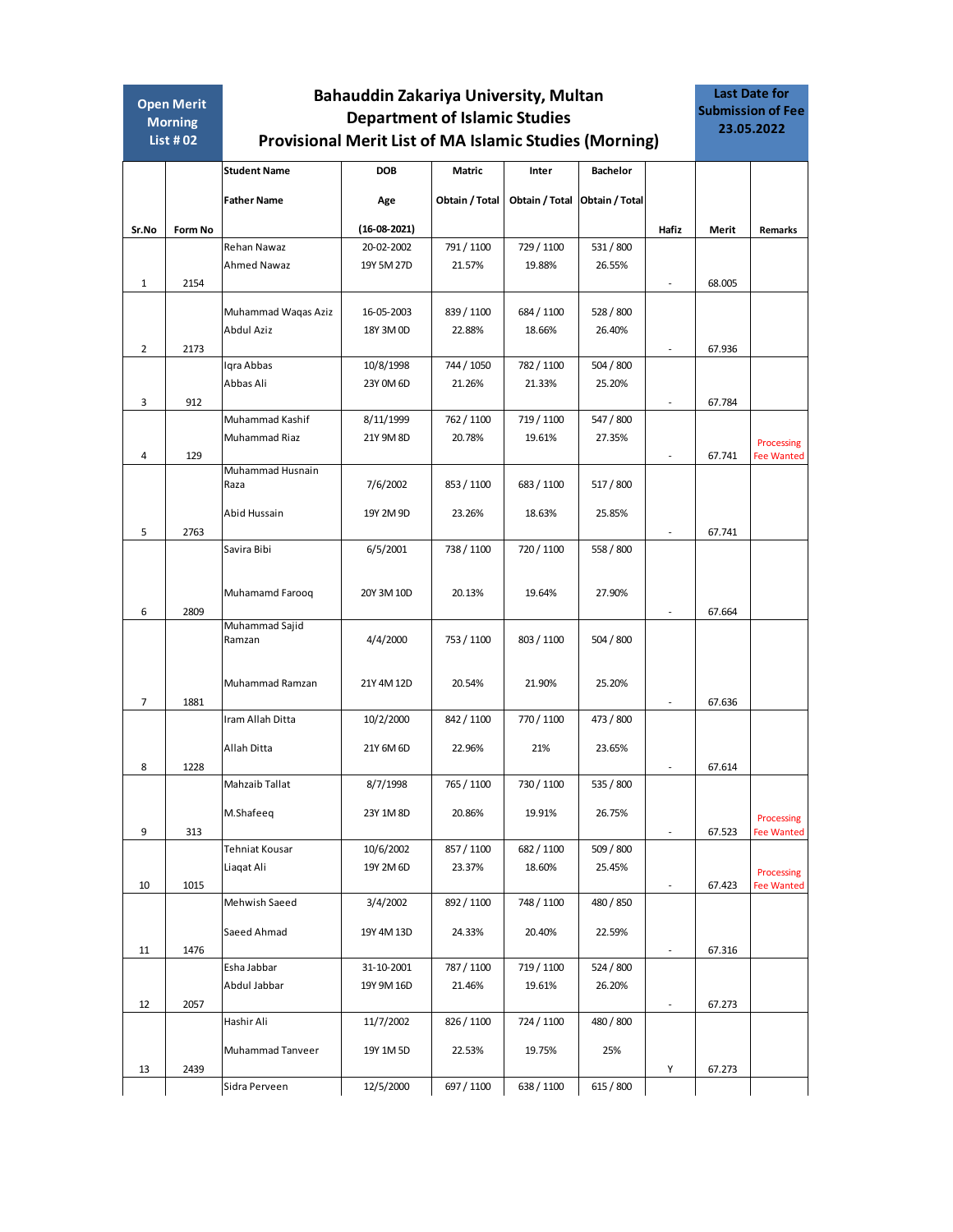|    |      | Malik Allah Ditta        | 21Y 3M 4D   | 19.01%     | 17.40%      | 30.75%     |                          |        |                                 |
|----|------|--------------------------|-------------|------------|-------------|------------|--------------------------|--------|---------------------------------|
| 14 | 1708 |                          |             |            |             |            |                          | 67.159 |                                 |
|    |      | Farah Ayyub              | 7/10/2001   | 955 / 1100 | 720 / 1100  | 429 / 800  |                          |        |                                 |
|    |      | Muhammad Ayyub           | 19Y 10M 9D  | 26.05%     | 19.64%      | 21.45%     |                          |        |                                 |
| 15 | 1305 |                          |             |            |             |            |                          | 67.132 |                                 |
|    |      |                          |             |            |             |            |                          |        |                                 |
|    |      | Muhammad Luqman          | 28-03-2000  | 698 / 1100 | 2657 / 3550 | 503 / 800  |                          |        |                                 |
|    |      |                          |             |            |             |            |                          |        |                                 |
|    |      | Hafiz Muhammad Jameel    | 21Y 4M 19D  | 19.04%     | 22.45%      | 25.15%     |                          |        |                                 |
| 16 | 1689 |                          |             |            |             |            | $\overline{\phantom{a}}$ | 66.64  |                                 |
|    |      | Areej Anwer              | 28-09-1999  | 788 / 1100 | 633 / 1100  | 557 / 800  |                          |        |                                 |
|    |      |                          |             |            |             |            |                          |        |                                 |
|    |      | Muhammad Anwer           | 21Y 10M 19D | 21.49%     | 17.26%      | 27.85%     |                          |        |                                 |
| 17 | 1845 | Muhammad Rehan           |             |            |             |            | $\overline{\phantom{a}}$ | 66.605 |                                 |
|    |      | Abbas                    | 5/3/2002    | 685 / 1100 | 782 / 1100  | 530 / 800  |                          |        |                                 |
|    |      |                          |             |            |             |            |                          |        |                                 |
|    |      | Abdul Rahman             | 19Y 5M 11D  | 18.68%     | 21.33%      | 26.50%     |                          |        |                                 |
| 18 | 1802 |                          |             |            |             |            | $\overline{a}$           | 66.509 |                                 |
|    |      | Anila Munir              | 6/12/2000   | 810 / 1100 | 759 / 1100  | 472 / 800  |                          |        |                                 |
|    |      | Munir Hussain            | 20Y 8M 10D  | 22.09%     | 20.70%      | 23.60%     |                          |        |                                 |
| 19 | 1988 |                          |             |            |             |            |                          | 66.391 |                                 |
|    |      | Iram Rasheed             | 1/1/2001    | 938 / 1100 | 790 / 1100  | 384 / 800  |                          |        | Processing                      |
|    |      | Syed Rasheed Ahmad       |             |            |             |            |                          |        | <b>Fee Wanted</b>               |
|    |      | Shah                     | 20Y 7M 15D  | 25.58%     | 21.55%      | 19.20%     |                          |        |                                 |
| 20 | 224  | Tayyab Hussain           | 29-07-1998  | 841 / 1100 | 667 / 1100  | 503 / 800  | $\overline{a}$           | 66.327 |                                 |
|    |      | Ishfaq Ahmad             | 23Y 0M 18D  | 22.94%     | 18.19%      | 25.15%     |                          |        |                                 |
| 21 | 1911 |                          |             |            |             |            | $\overline{a}$           | 66.277 |                                 |
|    |      | Muhammad Ayaz            | 20-02-2001  | 746 / 1100 | 709 / 1200  | 564 / 800  |                          |        |                                 |
|    |      |                          |             |            |             |            |                          |        |                                 |
|    |      | <b>Muhammad Sher Baz</b> | 20Y 5M 27D  | 20.35%     | 17.73%      | 28.20%     |                          |        |                                 |
| 22 | 2531 |                          |             |            |             |            | $\overline{\phantom{a}}$ | 66.27  |                                 |
|    |      | Muhammad Haroon          | 17-05-1995  | 795 / 1050 | 745 / 1100  | 68.00%     |                          |        | Processing<br><b>Fee Wanted</b> |
|    |      | Mahmmand Khan            | 26Y 2M 30D  | 22.71%     | 20.32%      | 23.12%     |                          |        |                                 |
| 23 | 1343 |                          |             |            |             |            | $\overline{\phantom{a}}$ | 66.152 |                                 |
|    |      | Mah Noor Raza            | 27-10-2001  | 797 / 1100 | 658 / 1100  | 529 / 800  |                          |        | Processing                      |
|    |      | Muhammad Qaswar          | 19Y 9M 20D  | 21.74%     | 17.95%      | 26.45%     |                          |        | <b>Fee Wanted</b>               |
| 24 | 2794 |                          |             |            |             |            |                          | 66.132 |                                 |
|    |      | Mujahid Amin             | 1/4/2000    | 842 / 1100 | 717 / 1100  | 472 / 800  |                          |        |                                 |
|    |      | Muhammad Amin            | 21Y 4M 15D  | 22.96%     | 19.56%      | 23.60%     |                          |        |                                 |
| 25 | 2224 |                          |             |            |             |            | $\blacksquare$           | 66.118 |                                 |
|    |      | Samina Yasin             | 1/5/2000    | 752 / 1100 | 738 / 1100  | 507 / 800  |                          |        |                                 |
|    |      | Ghulam Yasin             | 21Y 3M 16D  | 20.51%     | 20.13%      | 25.35%     |                          |        |                                 |
| 26 | 2180 |                          |             |            |             |            | ٠                        | 65.986 |                                 |
|    |      | Muhammad Zeshan          |             |            |             | 745 / 1100 |                          |        |                                 |
|    |      | Haider                   | 23-03-1999  | 737 / 1100 | 688 / 1100  |            |                          |        |                                 |
|    |      | Ghulam Muhammad          | 22Y 4M 24D  | 20.10%     | 18.76%      | 27.09%     |                          |        |                                 |
| 27 | 246  |                          |             |            |             |            | ۰                        | 65.955 |                                 |
|    |      | Muhammad Muddasar        | 15-12-2002  | 692 / 1100 | 768 / 1100  | 521/800    |                          |        |                                 |
|    |      | Allah Dewaya             | 18Y 8M 1D   | 18.87%     | 20.95%      | 26.05%     |                          |        |                                 |
| 28 | 1533 |                          |             |            |             |            | $\overline{\phantom{a}}$ | 65.868 |                                 |
|    |      | Muhammad Saeed           | 2/9/2001    | 770 / 1100 | 693 / 1100  | 518 / 800  |                          |        |                                 |
|    |      | Mehboob Alam             | 19Y 11M 14D | 21%        | 18.90%      | 25.90%     |                          |        |                                 |
| 29 | 1354 |                          |             |            |             |            | $\overline{\phantom{a}}$ | 65.8   |                                 |
|    |      | Iqra Majeed              | 28-11-1999  | 578 / 1100 | 827 / 1100  | 549 / 800  |                          |        |                                 |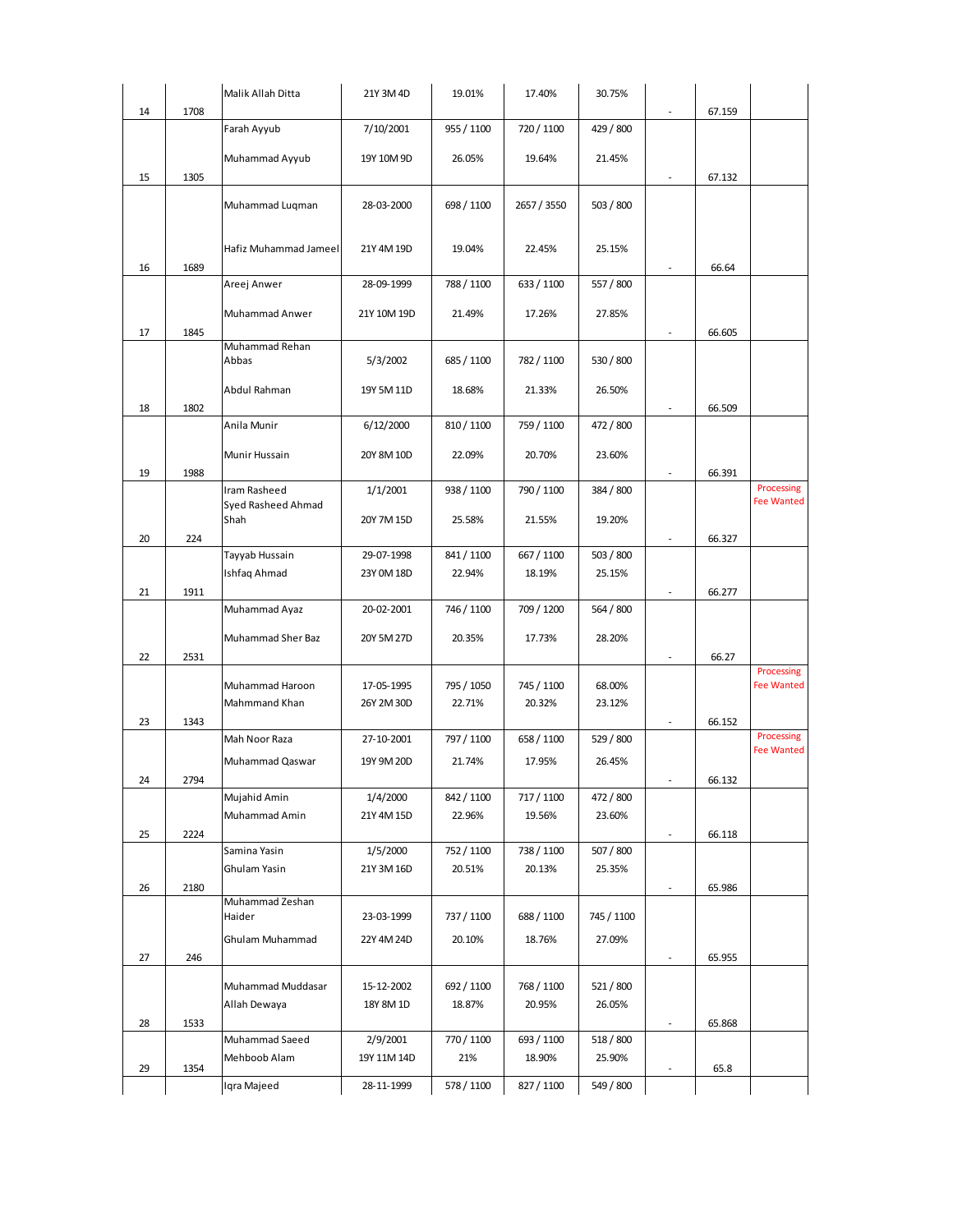|    |      | Abdul Majeed                | 21Y 8M 19D             | 15.76%     | 22.56%     | 27.45%              |                          |        |                   |
|----|------|-----------------------------|------------------------|------------|------------|---------------------|--------------------------|--------|-------------------|
| 30 | 2308 |                             |                        |            |            |                     |                          | 65.768 |                   |
|    |      | M. Awais                    | 1/12/2001              | 605 / 1100 | 822 / 1100 | 528 / 800           |                          |        |                   |
|    |      | Mushtaq Ahmad               | 19Y 8M 16D             | 16.50%     | 22.42%     | 26.40%              |                          |        |                   |
| 31 | 1444 |                             |                        |            |            |                     | $\overline{\phantom{a}}$ | 65.318 |                   |
|    |      | Maria Imtiaz                | 10/3/2000              | 667 / 1100 | 705 / 1100 | 557 / 800           |                          |        | Processing        |
|    |      | Imtiaz Hussain              | 21Y 5M 6D              | 18.19%     | 19.23%     | 27.85%              |                          |        | <b>Fee Wanted</b> |
| 32 | 2317 |                             |                        |            |            |                     | $\overline{\phantom{a}}$ | 65.268 |                   |
|    |      | Saima Perveen               | 3/7/1998               | 565 / 1100 | 773 / 1100 | 574 / 800           |                          |        |                   |
|    |      | Ghulam Abbas                | 23Y 1M 13D             | 15.41%     | 21.08%     | 28.70%              |                          |        |                   |
| 33 | 685  |                             |                        |            |            |                     | $\overline{\phantom{a}}$ | 65.191 |                   |
|    |      | Muhammad Bilal              | 15-04-2001             | 827 / 1100 | 590 / 1100 | 529 / 800           |                          |        |                   |
|    |      | Noor Muhammad               | 20Y 4M 1D              | 22.56%     | 16.09%     | 26.45%              |                          |        |                   |
| 34 | 795  |                             |                        |            |            |                     | $\overline{\phantom{a}}$ | 65.095 |                   |
|    |      | Uzma Asghar                 | 29-07-2001             | 705 / 1100 | 705 / 1100 | 532 / 800           |                          |        |                   |
|    |      | Asghar Ali                  | 20Y 0M 18D             | 19.23%     | 19.23%     | 26.60%              |                          |        |                   |
| 35 | 2307 |                             |                        |            |            |                     | $\overline{\phantom{a}}$ | 65.055 |                   |
|    |      | Tahira Basher               | 22-03-2000             | 788 / 1100 | 570 / 1100 | 552 / 800           |                          |        |                   |
|    |      | Basher Ahmad                | 21Y 4M 25D             | 21.49%     | 15.55%     | 27.60%              |                          |        |                   |
| 36 | 1783 |                             |                        |            |            |                     | $\overline{\phantom{a}}$ | 64.636 |                   |
|    |      | Muhammad Ishfaq             | 15-12-1999             | 772 / 1100 | 630 / 1100 | 527 / 800           |                          |        |                   |
|    |      | Muhammad Waris              | 21Y 8M 1D              | 21.06%     | 17.18%     | 26.35%              |                          |        |                   |
| 37 | 913  |                             |                        |            |            |                     | $\overline{\phantom{a}}$ | 64.586 |                   |
|    |      | Rafia Ashiq                 | 14-08-2000             | 806 / 1100 | 693 / 1100 | 474 / 800           |                          |        |                   |
|    |      | Rana Ashiq Hussain          | 21Y 0M 2D              | 21.98%     | 18.90%     | 23.70%              |                          |        |                   |
|    |      |                             |                        |            |            |                     |                          |        |                   |
| 38 | 1293 |                             |                        |            |            |                     |                          | 64.582 |                   |
|    |      | Rana Muhammad Waqas         | 31-12-1999             | 578 / 1100 | 783 / 1100 | 548 / 800           |                          |        |                   |
|    |      |                             |                        |            |            |                     |                          |        |                   |
|    |      | Rana Muhammad Aslam         | 21Y 7M 16D             | 15.76%     | 21.36%     | 27.40%              |                          |        |                   |
| 39 | 1886 |                             |                        |            |            |                     |                          | 64.518 |                   |
|    |      | Muhammad Sikander           | 4/9/2001               | 679 / 1100 | 763 / 1100 | 501 / 800           |                          |        |                   |
|    |      | Muhammad Ibrahim            |                        |            | 20.81%     |                     |                          |        |                   |
|    | 1030 |                             | 19Y 11M 12D            | 18.52%     |            | 25.05%              | $\overline{\phantom{a}}$ |        |                   |
| 40 |      | Ahmad Hassan                | 22-11-1999             | 901 / 1100 | 713 / 1100 | 407 / 800           |                          | 64.377 |                   |
|    |      | Muhammad Ismail             | 21Y 8M 25D             | 24.57%     | 19.45%     | 20.35%              |                          |        |                   |
| 41 | 819  |                             |                        |            |            |                     |                          | 64.368 |                   |
|    |      | Mahim Talib                 | 15-04-2001             | 722 / 1100 | 664 / 1100 | 531 / 800           |                          |        |                   |
|    |      | Talib Hussain               | 20Y 4M 1D              | 19.69%     | 18.11%     | 26.55%              |                          |        |                   |
| 42 | 2604 |                             |                        |            |            |                     | $\sim$                   | 64.35  |                   |
|    |      | Muhammad Jafir              | 9/9/2001               | 747 / 1100 | 650 / 1100 | 523 / 800           |                          |        |                   |
|    |      | Riaz Hussain                | 19Y 11M 7D             | 20.37%     | 17.73%     | 26.15%              |                          |        |                   |
| 43 | 1724 |                             |                        |            |            |                     | $\overline{\phantom{a}}$ | 64.25  |                   |
|    |      | Bushra Mulazim              | 6/1/1999               | 870 / 1100 | 610 / 1100 | 70.00%              |                          |        |                   |
|    |      | Mulazim Hussain             | 22Y 7M 10D             | 23.73%     | 16.64%     | 23.80%              |                          |        |                   |
| 44 | 2209 |                             |                        |            |            |                     | $\overline{\phantom{a}}$ | 64.164 |                   |
|    |      | Esha Nasir                  | 11/7/2002              | 760 / 1100 | 777 / 1100 | 443 / 800           |                          |        |                   |
|    |      | Muhammad Nasir              | 19Y 1M 5D              | 20.73%     | 21.19%     | 22.15%              |                          |        |                   |
| 45 | 1995 |                             |                        | 874 / 1100 | 664 / 1100 |                     | $\overline{\phantom{a}}$ | 64.068 |                   |
|    |      | Nida Waheed<br>Abdul Waheed | 11/2/2002<br>19Y 6M 5D | 23.84%     | 18.11%     | 441 / 800<br>22.05% |                          |        |                   |
| 46 | 385  |                             |                        |            |            |                     | $\overline{\phantom{a}}$ | 63.995 |                   |
|    |      | Rubina Ramzan               | 30-12-1999             | 872 / 1100 | 624 / 1100 | 867 / 1500          |                          |        |                   |
|    |      | Muhammad Ramzan             | 21Y 7M 17D             | 23.78%     | 17.02%     | 23.12%              |                          |        |                   |
| 47 | 2535 |                             |                        |            |            |                     | $\overline{\phantom{a}}$ | 63.92  |                   |
|    |      | Rabia Tabassum              | 1/1/2002               | 749 / 1100 | 627 / 1100 | 527 / 800           |                          |        |                   |
|    |      |                             |                        |            |            |                     |                          |        |                   |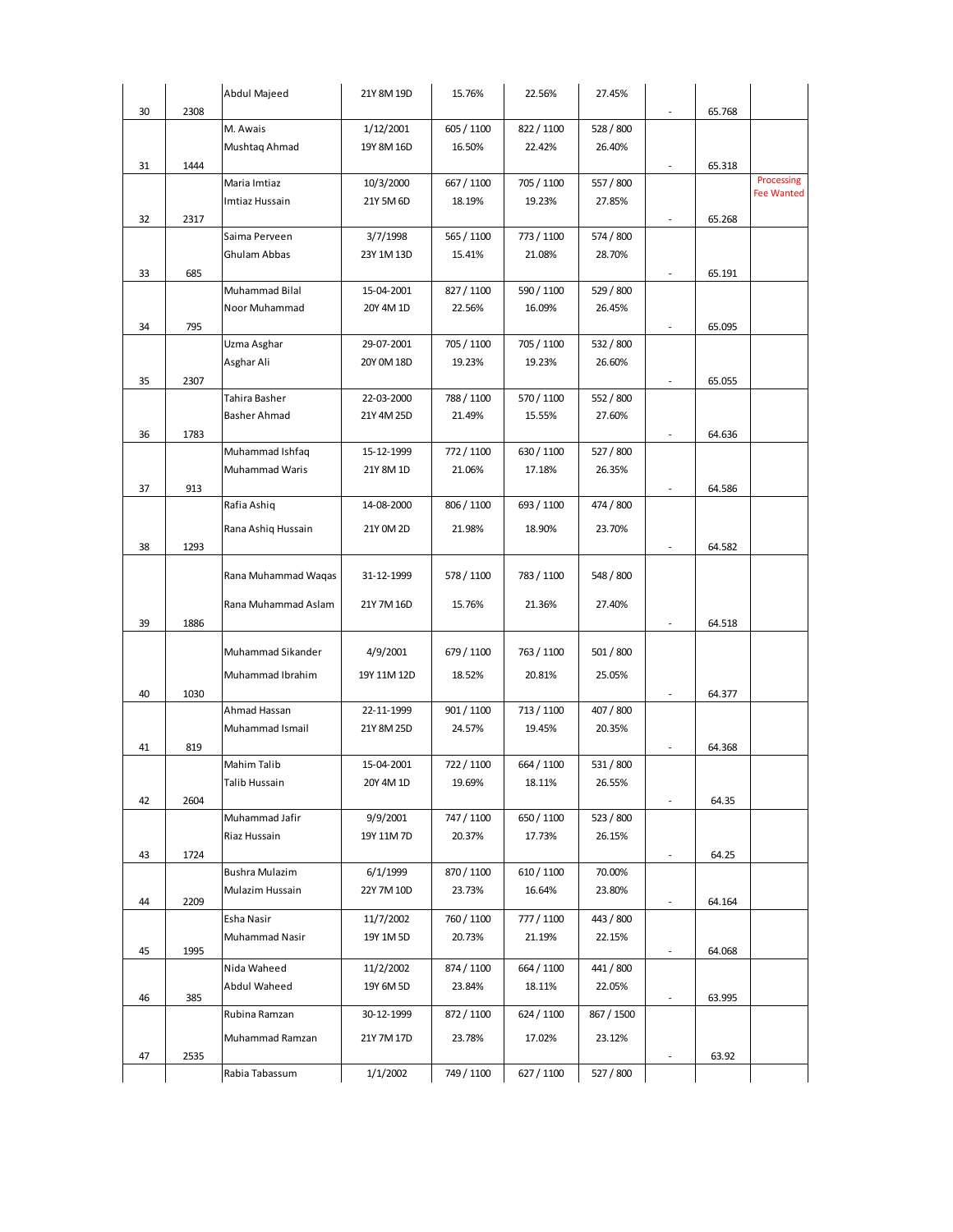|    |      | Akram Ali            | 19Y 7M 15D  | 20.43%     | 17.10%      | 26.35%    |                          |        |                   |
|----|------|----------------------|-------------|------------|-------------|-----------|--------------------------|--------|-------------------|
| 48 | 661  |                      |             |            |             |           |                          | 63.877 |                   |
|    |      | Mishal Zafar         | 31-08-2001  | 817 / 1100 | 583 / 1100  | 513 / 800 |                          |        |                   |
|    |      | Zafar labal          | 19Y 11M 16D | 22.28%     | 15.90%      | 25.65%    |                          |        |                   |
|    |      |                      |             |            |             |           |                          |        |                   |
| 49 | 1464 |                      |             |            |             |           |                          | 63.832 | Correction        |
|    |      | Tahira Allah Ditta   | 11/5/1997   | 598 / 1100 | 784 / 1100  | 521/800   |                          |        |                   |
|    |      | Allah Ditta          | 24Y 3M 5D   | 16.31%     | 21.38%      | 26.05%    |                          |        |                   |
| 50 | 2476 |                      |             |            |             |           | $\sim$                   | 63.741 |                   |
|    |      | Hasnain Ghous        | 10/5/2002   | 791 / 1100 | 572 / 1100  | 531 / 800 |                          |        |                   |
|    |      | Malik Ghous Bakhsh   | 19Y 3M 6D   | 21.57%     | 15.60%      | 26.55%    |                          |        |                   |
| 51 | 1835 |                      |             |            |             |           | $\overline{\phantom{a}}$ | 63.723 |                   |
|    |      | Muhammad Haseeb      |             |            |             |           |                          |        |                   |
|    |      | Ashfaq               | 14-06-2000  | 756 / 1100 | 580 / 1100  | 545 / 800 |                          |        |                   |
|    |      | Ashfaq Ahmad         | 21Y 2M 2D   | 20.62%     | 15.82%      | 27.25%    |                          |        |                   |
| 52 | 1815 |                      |             |            |             |           |                          | 63.686 |                   |
|    |      | Hafiza Madeena Ali   | 22-06-1998  | 647 / 1100 | 693 / 1100  | 522 / 800 |                          |        |                   |
|    |      | Muhammad Ali         |             |            |             |           |                          |        |                   |
|    |      | Chaudhary            | 23Y 1M 25D  | 17.65%     | 18.90%      | 27.10%    |                          |        |                   |
| 53 | 1656 |                      |             |            |             |           | Y                        | 63.645 |                   |
|    |      | Muhammad Matloob     | 1/10/2000   | 629 / 1100 | 2619 / 3550 | 487 / 800 |                          |        |                   |
|    |      | Muhammad Shafi       | 20Y 10M 16D | 17.16%     | 22.13%      | 24.35%    |                          |        |                   |
| 54 | 770  |                      |             |            |             |           | $\overline{\phantom{a}}$ | 63.637 |                   |
|    |      | Sidra Suleman        | 24-03-1999  | 766 / 1100 | 562 / 1100  | 546 / 800 |                          |        |                   |
|    |      | Ch. Muhammad Suleman | 22Y 4M 23D  | 20.89%     | 15.33%      | 27.30%    |                          |        |                   |
| 55 | 1937 |                      |             |            |             |           | $\sim$                   | 63.518 |                   |
|    |      | Zartashiya Gull      | 28-07-2002  | 873 / 1100 | 645 / 1100  | 440 / 800 |                          |        | Processing        |
|    |      |                      |             |            |             |           |                          |        | <b>Fee Wanted</b> |
|    |      | Muhammad Yaseen      | 19Y 0M 19D  | 23.81%     | 17.59%      | 22%       |                          |        |                   |
| 56 | 995  | Zarish Ghaffar       | 9/1/2000    | 629 / 1100 | 748 / 1100  | 514 / 800 | $\overline{\phantom{a}}$ | 63.4   |                   |
|    |      | Abdul Ghaffar        | 21Y 7M 7D   | 17.16%     | 20.40%      | 25.70%    |                          |        |                   |
| 57 | 1414 |                      |             |            |             |           | $\sim$                   | 63.255 |                   |
|    |      | Muntazir Mehdi       | 5/3/1999    | 654 / 1100 | 680 / 1100  | 533 / 800 |                          |        |                   |
|    |      | Mushtaq Hussain      | 22Y 5M 11D  | 17.84%     | 18.55%      | 26.65%    |                          |        |                   |
| 58 | 2674 |                      |             |            |             |           | $\overline{\phantom{a}}$ | 63.032 |                   |
|    |      | Muhammad Ali Aftab   | 15-06-1999  | 783 / 1100 | 608 / 1100  | 501 / 800 |                          |        |                   |
|    |      | Aftab Ahmad          | 22Y 2M 1D   | 21.36%     | 16.58%      | 25.05%    |                          |        |                   |
| 59 | 106  |                      |             |            |             |           | $\overline{\phantom{a}}$ | 62.986 |                   |
|    |      | Muhammad Zubair      | 15-12-1998  | 548 / 1100 | 733 / 1100  | 560 / 800 |                          |        |                   |
|    |      | Muhammad Bakhsh      |             | 14.95%     | 19.99%      | 28%       |                          |        |                   |
| 60 | 2727 |                      | 22Y 8M 1D   |            |             |           | $\sim$                   | 62.936 |                   |
|    |      | Aqsa Chohan          | 18-08-2000  | 678 / 1100 | 724 / 1100  | 491 / 800 |                          |        |                   |
|    |      | Nazir Ahmad Jamil    | 20Y 11M 29D | 18.49%     | 19.75%      | 24.55%    |                          |        |                   |
| 61 | 1155 |                      |             |            |             |           | $\overline{\phantom{a}}$ | 62.786 |                   |
|    |      | Uzma Shaheen         | 21-07-1999  | 753 / 1100 | 594 / 1100  | 520 / 800 |                          |        |                   |
|    |      | Ghulam Muhammad      | 22Y 0M 26D  | 20.54%     | 16.20%      | 26%       |                          |        |                   |
| 62 | 1846 |                      |             |            |             |           | $\overline{\phantom{a}}$ | 62.736 |                   |
|    |      | Usama Nawaz          | 19-12-2001  | 750 / 1100 | 622 / 1100  | 500 / 800 |                          |        |                   |
| 63 | 1922 | Ahmad Nawaz Nasir    | 19Y 7M 28D  | 20.46%     | 16.96%      | 25%       | $\overline{\phantom{a}}$ | 62.418 |                   |
|    |      | Zeenat Hussain       | 1/8/1999    | 563 / 1050 | 703 / 1100  | 542 / 800 |                          |        |                   |
|    |      | Muhammad Hussain     | 22Y 0M 15D  | 16.09%     | 19.17%      | 27.10%    |                          |        |                   |
|    |      |                      |             |            |             |           |                          |        |                   |